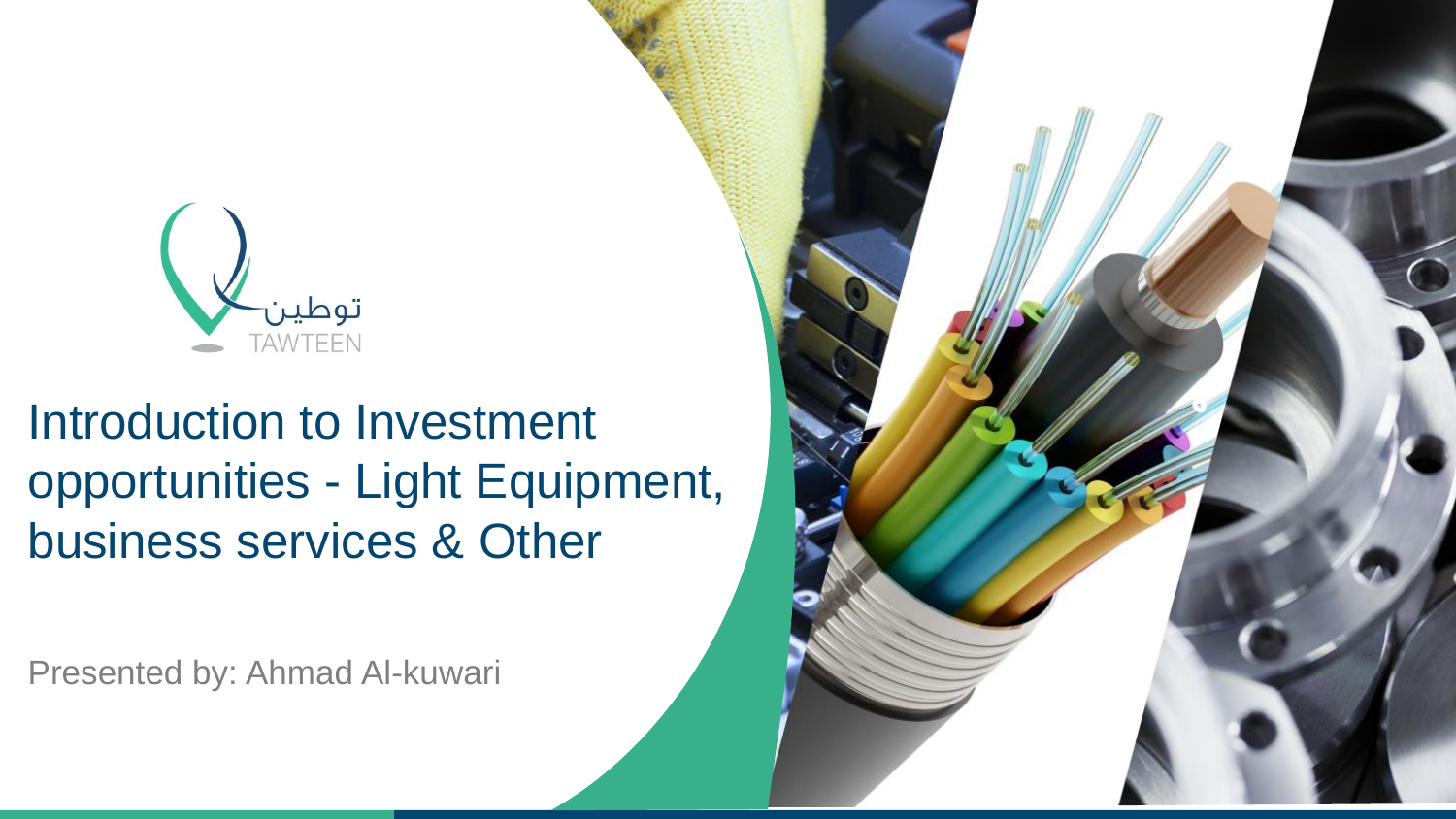Light Equipment, Business Services and other, refer to a wide range of individual offerings that are independent of other opportunity clusters







■ Light industrial businesses where all processes take place wholly within an enclosed building



■ Refining of materials and chemical products to consumable goods



■ Metal fabrication, cutting, and assembly in order to construct a certain product



■ Services that support a business but do not produce a tangible commodity

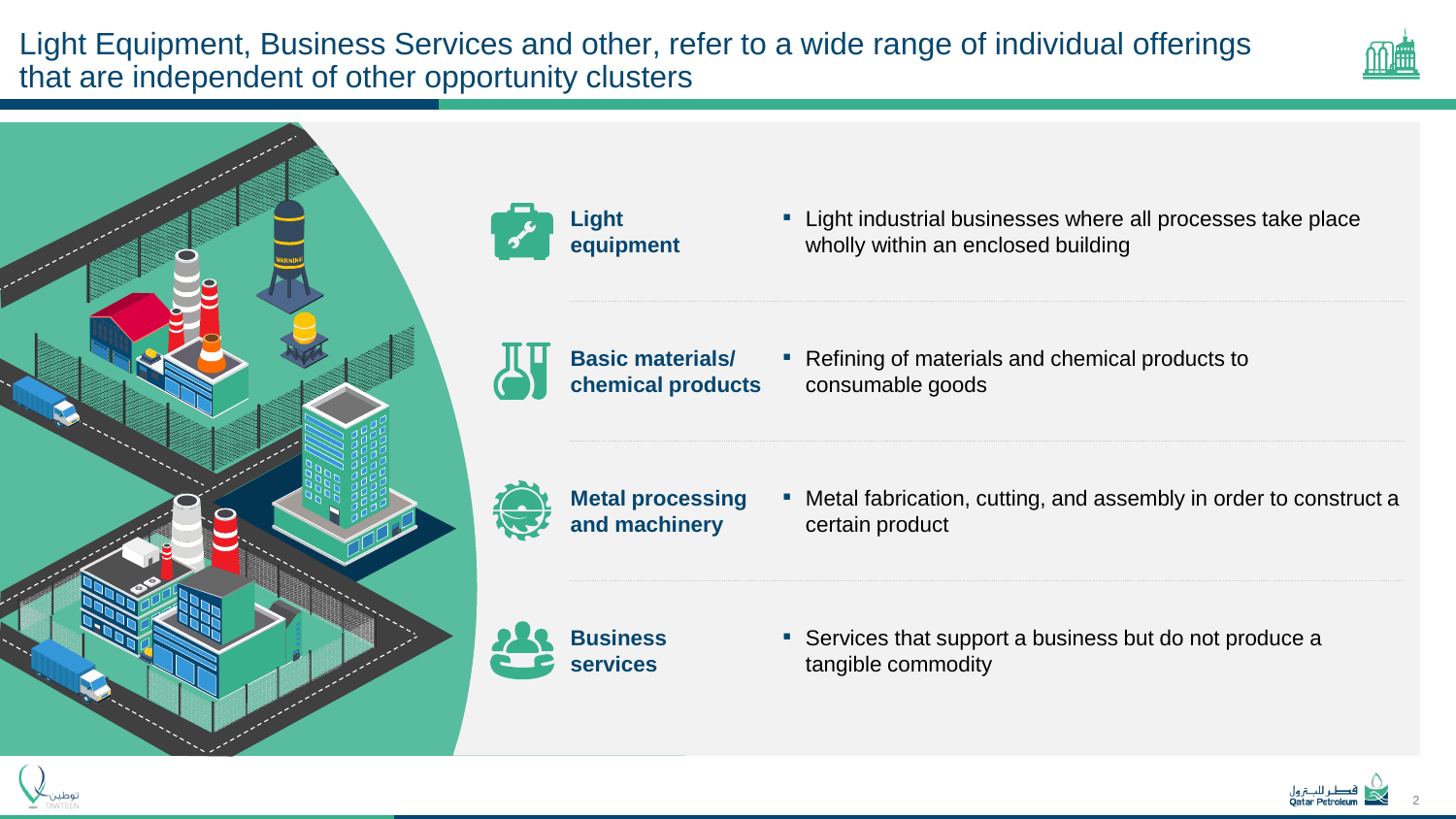### Redirect QAR 1.5-2 billion to Qatar by increasing share of localization to 65% in Light Equipment, Business Services and other by 2023





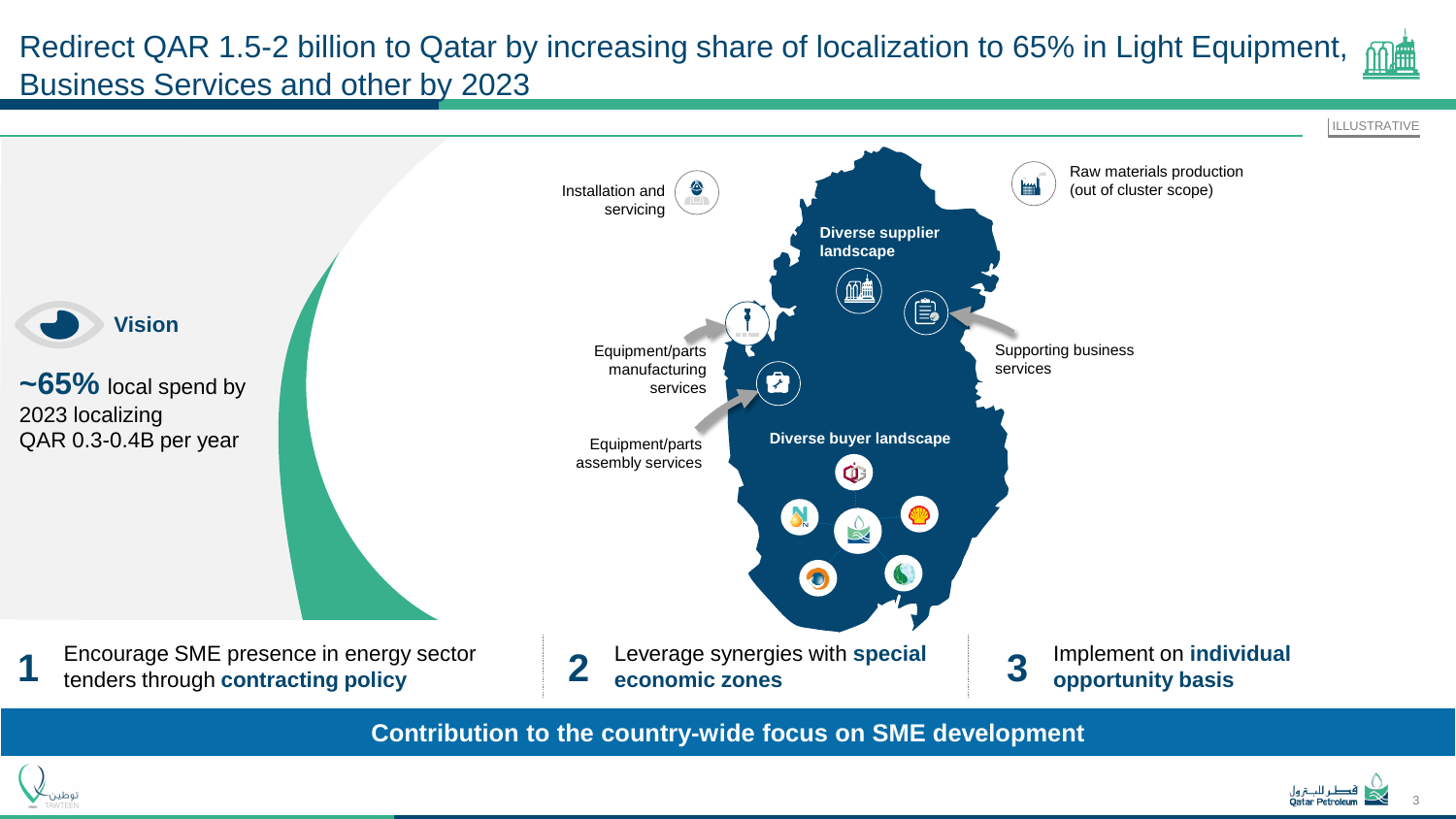#### Today, the energy sector in Qatar is importing over QAR 2.5 billion of Light Equipment, Business services and other







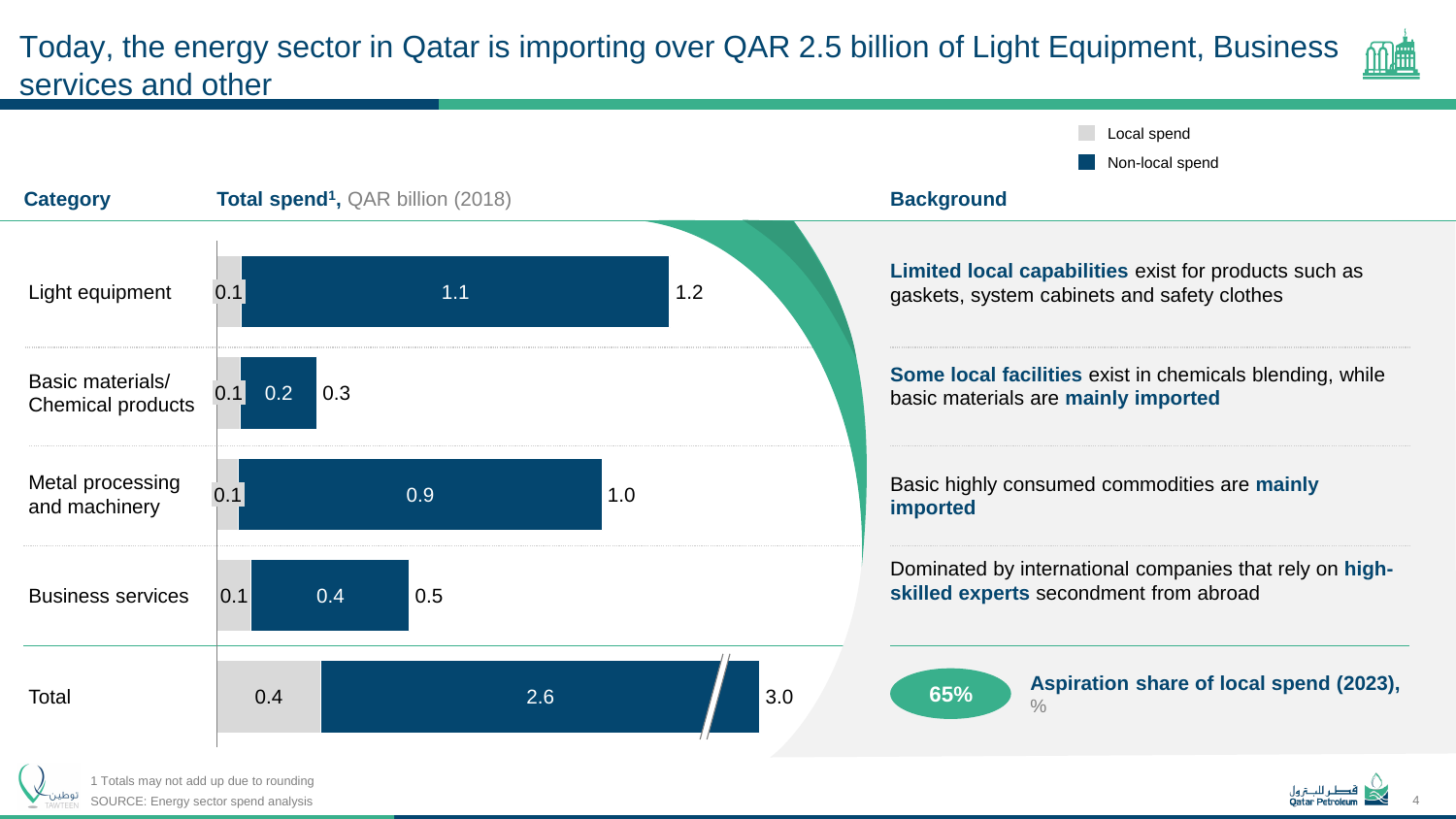#### Market for Light Equipment, Business Services and other in Qatar is expected to grow from QAR  $\sim$ 3.0 billion in 2018 to QAR  $\sim$ 3.4 billion in 2023

#### **Spend on light equipment, business and other services in Qatar**

QAR billion, based on historic data and supplier interviews and extrapolated for 2018-23